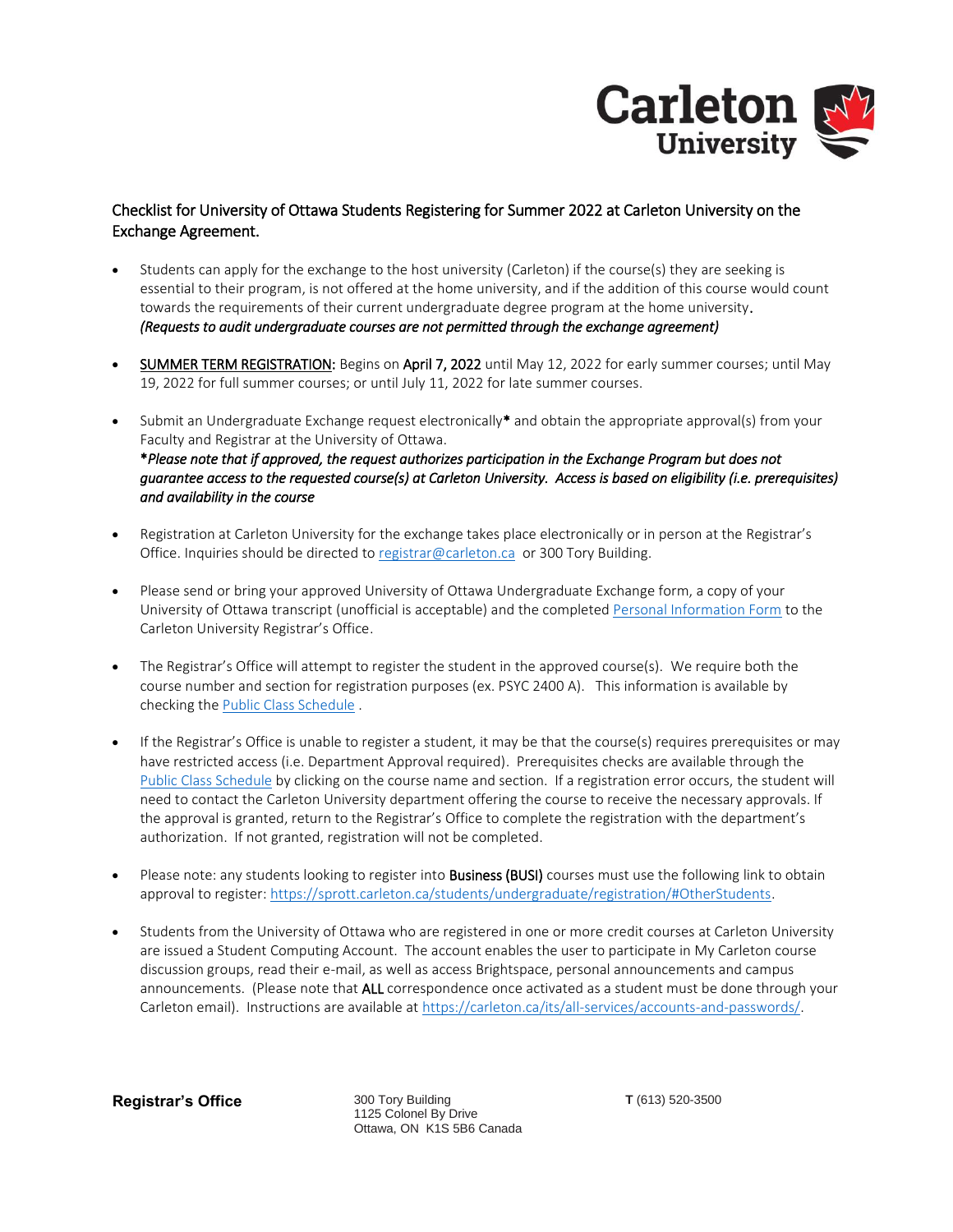

- If your registration is complete, return your approval to InfoService [\(infoservice@uottawa.ca\)](mailto:infoservice@uottawa.ca) at the University of Ottawa within the established registration deadlines to complete the registration process.
- Before your first class, verify your timetable on-line through Carleton Central to ensure that you have the most up to date information about your course(s) and location(s).
- It is the student's responsibility to ensure that they do not register in a course conflict when participating in the exchange agreement. Students who choose to register in a course conflict will not be eligible for special consideration or accommodations as a result of the conflict.
- **Exams:** You can verify your exam schedule on-line through Carleton Central. Please ensure you verify your exam schedule at both institutions as soon as it is available in order to avoid problems with exam conflicts. Exam conflicts are resolved at the home institution (University of Ottawa).
- Final Grades: You can view your final grade(s) on-line through Carleton Central under Student Records and Registration – *my*Grades. Carleton University will notify the University of Ottawa when your grade(s) is finalized. If you need an official copy of your final grade(s) you can order a transcript online through Carleton Central.
- Withdrawal: University of Ottawa students wanting to withdraw from courses at Carleton University, must withdraw within the deadlines of the host university (Carleton). This request must be made electronically via your Carleton email to the Registrar's Office at [registrar@carleton.ca](mailto:registrar@carleton.ca) or in person at 300 Tory Building. *\*If you are entitled to any financial reimbursements, the home university (University of Ottawa) will make the necessary adjustments. The Carleton University Registrar's Office will provide the necessary documents to the Registrar's Office at the University of Ottawa to update your academic and financial file. There is no guarantee that a withdrawal using the host's university's dates entitles you to a reimbursement from your home institution. [http://calendar.carleton.ca/academicyear/.](http://calendar.carleton.ca/academicyear/)*
- Petitions: Any petitions for missed deadlines or university rules and regulations surrounding courses taken on the exchange must follow the process of the host institution (Carleton). Any outcomes that affect academic or financial status will be communicated to the home institution (University of Ottawa) in order for the appropriate adjustments to be made to update your academic and financial file.
- Ancillary Fees (if applicable): Fees in addition to tuition (i.e. field trip, learning materials, library) may be added to your student account. You must make sure to check your financial account regularly in Carleton Central to view these charges as you are responsible for these fees. For more information, visit the Student Accounts Office website at [https://carleton.ca/studentaccounts/.](https://carleton.ca/studentaccounts/)
- Mobile App: Carleton University has a suite of mobile applications called CU Mobile. With this app, students can check class schedules, view grades, navigate around campus with the campus map, and more! For more information, visit the mobile app website: [https://carleton.ca/cumobile/.](https://carleton.ca/cumobile/)

**Registrar's Office** 300 Tory Building

1125 Colonel By Drive Ottawa, ON K1S 5B6 Canada **T** (613) 520-3500